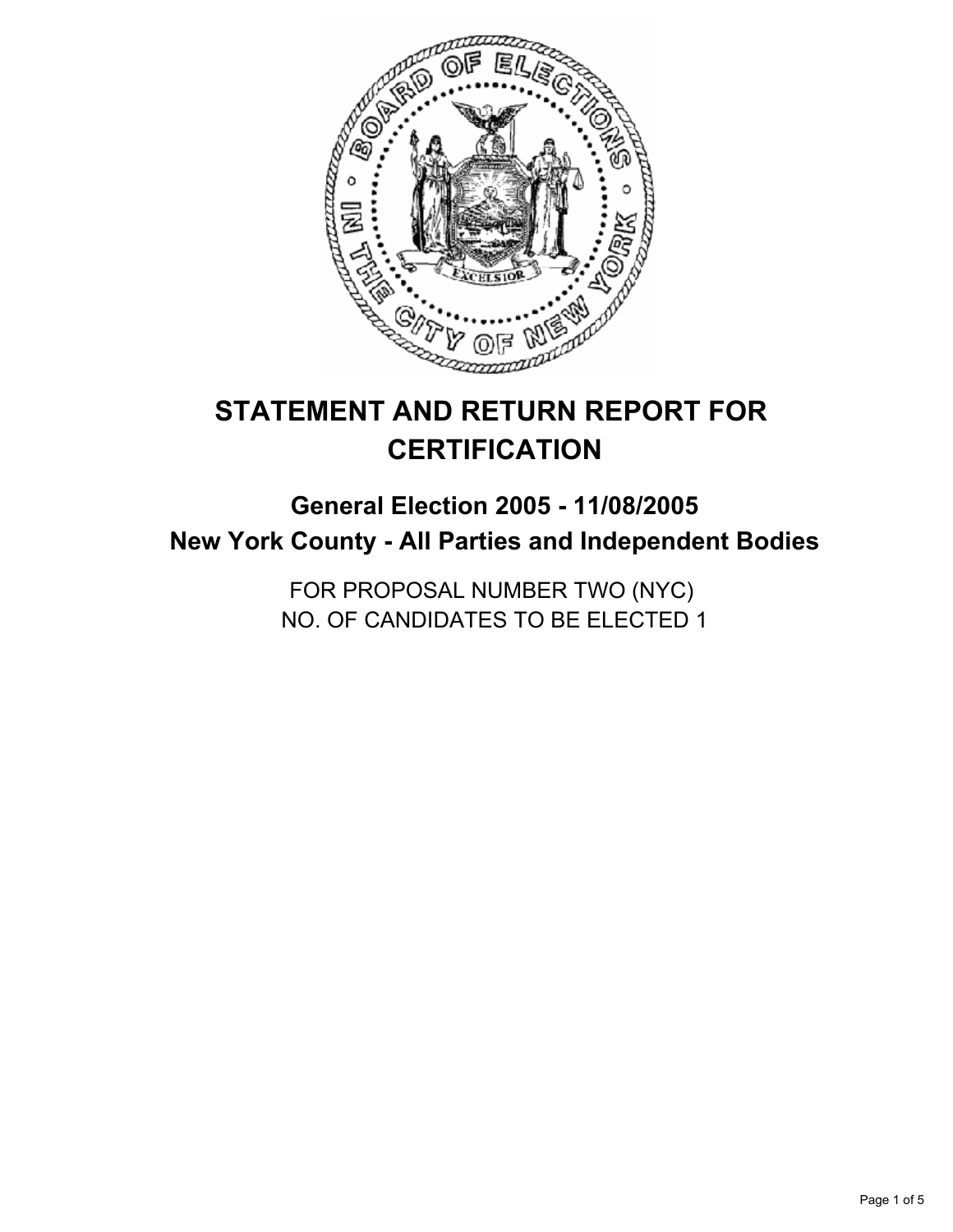

## **ASSEMBLY DISTRICT 64**

| PUBLIC COUNTER       | 22,165 |
|----------------------|--------|
| <b>EMERGENCY</b>     | 56     |
| ABSENTEE/MILITARY    | 346    |
| AFFIDAVIT            | 364    |
| <b>TOTAL BALLOTS</b> | 22,931 |
| <b>YES</b>           | 9,125  |
| <b>NO</b>            | 2,109  |
| <b>TOTAL VOTES</b>   | 11,234 |
| <b>UNRECORDED</b>    | 11,697 |

## **ASSEMBLY DISTRICT 65**

| PUBLIC COUNTER       | 29,910 |
|----------------------|--------|
| <b>EMERGENCY</b>     | 93     |
| ABSENTEE/MILITARY    | 719    |
| <b>AFFIDAVIT</b>     | 566    |
| <b>TOTAL BALLOTS</b> | 31,288 |
| <b>YES</b>           | 16,949 |
| <b>NO</b>            | 4,993  |
| <b>TOTAL VOTES</b>   | 21,942 |
| <b>UNRECORDED</b>    | 9,346  |

#### **ASSEMBLY DISTRICT 66**

| <b>PUBLIC COUNTER</b> | 27,761 |
|-----------------------|--------|
| <b>EMERGENCY</b>      | 0      |
| ABSENTEE/MILITARY     | 677    |
| AFFIDAVIT             | 483    |
| <b>TOTAL BALLOTS</b>  | 28,921 |
| <b>YES</b>            | 16,867 |
| <b>NO</b>             | 3,670  |
| <b>TOTAL VOTES</b>    | 20,537 |
| <b>UNRECORDED</b>     | 8,384  |

#### **ASSEMBLY DISTRICT 67**

| PUBLIC COUNTER       | 33,851 |
|----------------------|--------|
| <b>EMERGENCY</b>     | 18     |
| ABSENTEE/MILITARY    | 827    |
| AFFIDAVIT            | 589    |
| <b>TOTAL BALLOTS</b> | 35,285 |
| <b>YES</b>           | 19,864 |
| <b>NO</b>            | 4,198  |
| <b>TOTAL VOTES</b>   | 24,062 |
| <b>UNRECORDED</b>    | 11,223 |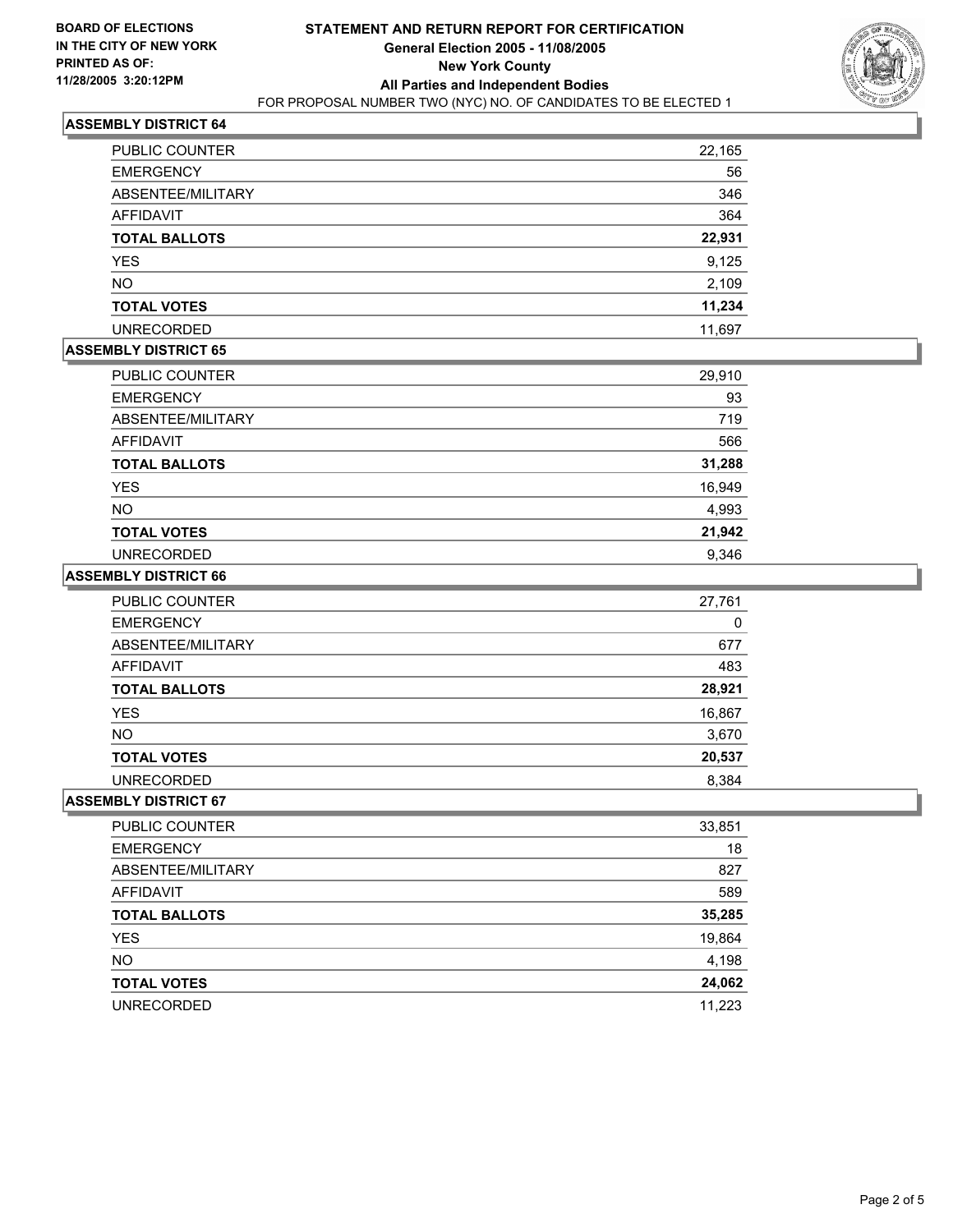

## **ASSEMBLY DISTRICT 68**

| PUBLIC COUNTER       | 22,280 |
|----------------------|--------|
| <b>EMERGENCY</b>     | 77     |
| ABSENTEE/MILITARY    | 256    |
| AFFIDAVIT            | 352    |
| <b>TOTAL BALLOTS</b> | 22,965 |
| <b>YES</b>           | 6,458  |
| <b>NO</b>            | 1,503  |
| <b>TOTAL VOTES</b>   | 7,961  |
| <b>UNRECORDED</b>    | 15,004 |

## **ASSEMBLY DISTRICT 69**

| PUBLIC COUNTER       | 30,324 |
|----------------------|--------|
| <b>EMERGENCY</b>     | 31     |
| ABSENTEE/MILITARY    | 542    |
| AFFIDAVIT            | 469    |
| <b>TOTAL BALLOTS</b> | 31,366 |
| <b>YES</b>           | 16,004 |
| <b>NO</b>            | 2,956  |
| <b>TOTAL VOTES</b>   | 18,960 |
| <b>UNRECORDED</b>    | 12,406 |

#### **ASSEMBLY DISTRICT 70**

| <b>PUBLIC COUNTER</b> | 22,271 |
|-----------------------|--------|
| <b>EMERGENCY</b>      | 43     |
| ABSENTEE/MILITARY     | 331    |
| AFFIDAVIT             | 399    |
| <b>TOTAL BALLOTS</b>  | 23,044 |
| <b>YES</b>            | 6,401  |
| <b>NO</b>             | 1,710  |
| <b>TOTAL VOTES</b>    | 8,111  |
| <b>UNRECORDED</b>     | 14,933 |

#### **ASSEMBLY DISTRICT 71**

| PUBLIC COUNTER       | 23,498 |
|----------------------|--------|
| <b>EMERGENCY</b>     | 69     |
| ABSENTEE/MILITARY    | 307    |
| AFFIDAVIT            | 366    |
| <b>TOTAL BALLOTS</b> | 24,240 |
| <b>YES</b>           | 9,360  |
| <b>NO</b>            | 1,867  |
| <b>TOTAL VOTES</b>   | 11,227 |
| <b>UNRECORDED</b>    | 13,013 |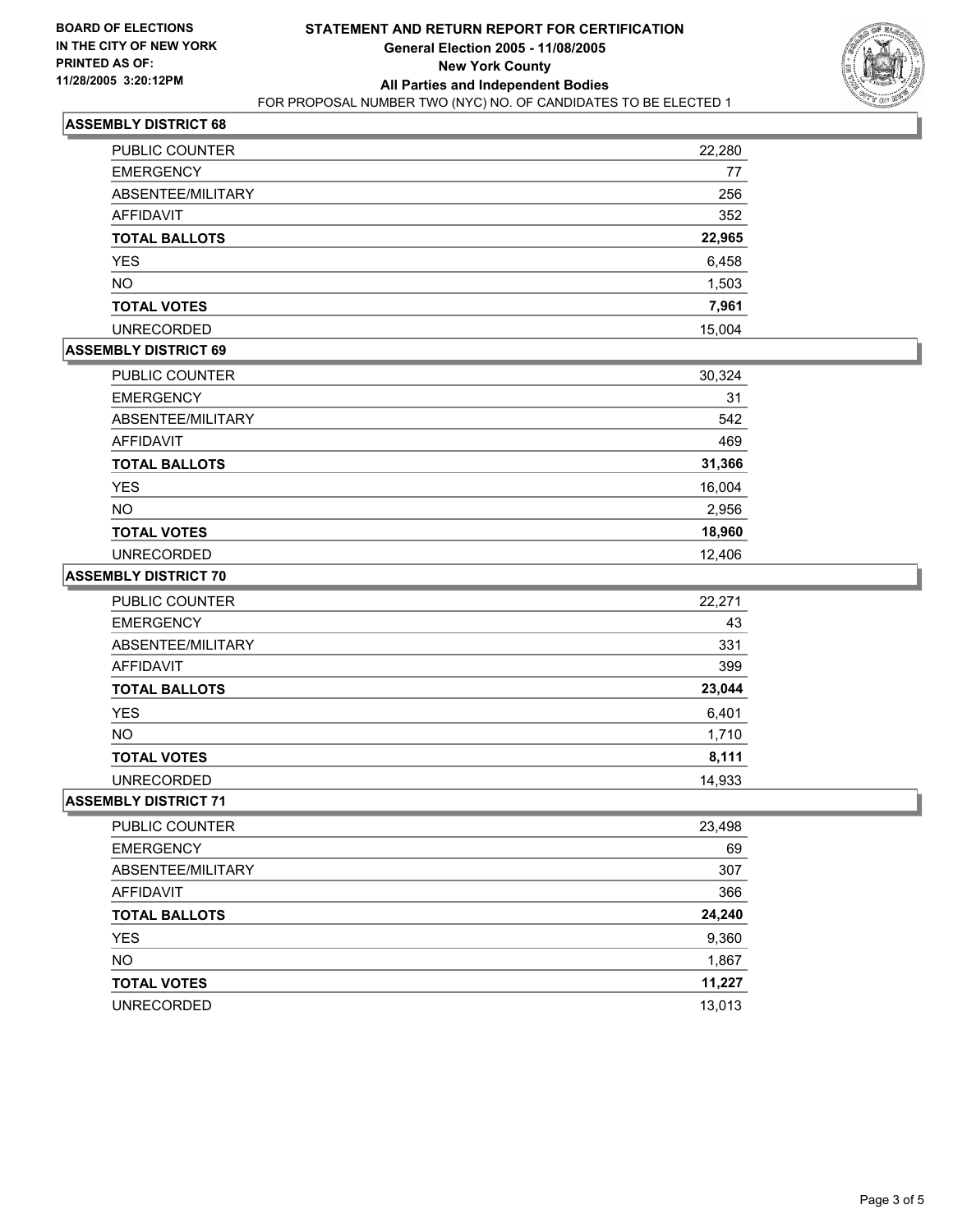

## **ASSEMBLY DISTRICT 72**

| PUBLIC COUNTER       | 18,635 |
|----------------------|--------|
| <b>EMERGENCY</b>     | 3      |
| ABSENTEE/MILITARY    | 101    |
| AFFIDAVIT            | 188    |
| <b>TOTAL BALLOTS</b> | 18,927 |
| <b>YES</b>           | 3,991  |
| <b>NO</b>            | 925    |
| <b>TOTAL VOTES</b>   | 4,916  |
| <b>UNRECORDED</b>    | 14.011 |

#### **ASSEMBLY DISTRICT 73**

| PUBLIC COUNTER       | 33,043 |
|----------------------|--------|
| <b>EMERGENCY</b>     | 44     |
| ABSENTEE/MILITARY    | 972    |
| <b>AFFIDAVIT</b>     | 484    |
| <b>TOTAL BALLOTS</b> | 34,543 |
| <b>YES</b>           | 17,738 |
| <b>NO</b>            | 5,231  |
| <b>TOTAL VOTES</b>   | 22,969 |
| <b>UNRECORDED</b>    | 11,574 |

#### **ASSEMBLY DISTRICT 74**

| PUBLIC COUNTER       | 28,928 |
|----------------------|--------|
| <b>EMERGENCY</b>     | 120    |
| ABSENTEE/MILITARY    | 538    |
| AFFIDAVIT            | 398    |
| <b>TOTAL BALLOTS</b> | 29,984 |
| <b>YES</b>           | 13,453 |
| <b>NO</b>            | 3,980  |
| <b>TOTAL VOTES</b>   | 17,433 |
| <b>UNRECORDED</b>    | 12,551 |

#### **ASSEMBLY DISTRICT 75**

| <b>PUBLIC COUNTER</b> | 28,157 |
|-----------------------|--------|
| <b>EMERGENCY</b>      | 50     |
| ABSENTEE/MILITARY     | 670    |
| AFFIDAVIT             | 482    |
| <b>TOTAL BALLOTS</b>  | 29,359 |
| <b>YES</b>            | 16,775 |
| <b>NO</b>             | 3,503  |
| <b>TOTAL VOTES</b>    | 20,278 |
| <b>UNRECORDED</b>     | 9,081  |
|                       |        |